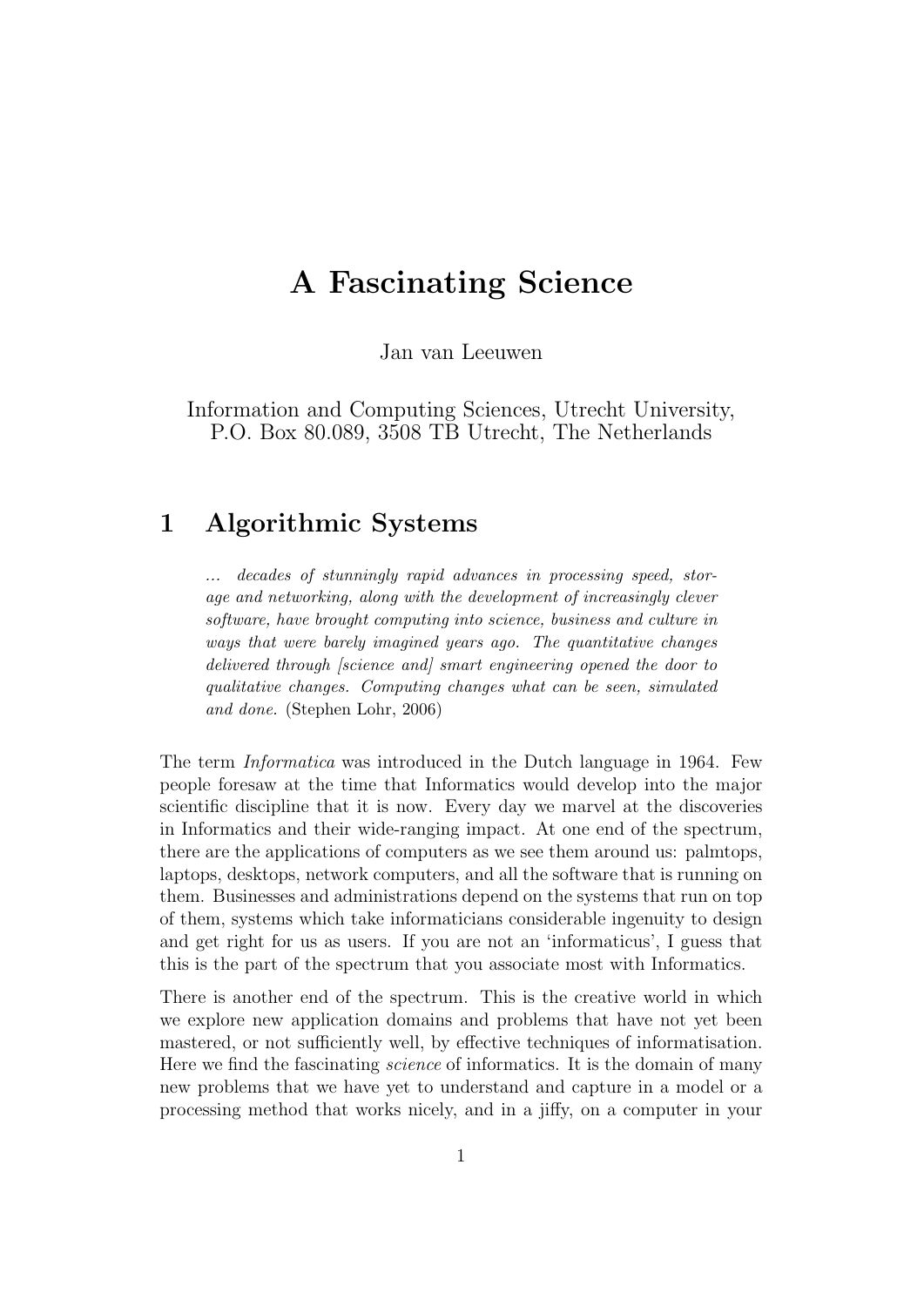institute, your company, at home or, if you like, in your car. Subsequent challenges in information structuring, programming and interaction design arise in order to render and/or program the discovered solutions and embed, release and maintain the solutions with novel software-, information- and/or media technologies.

How are information-based processes modelled and how are the models designed for efficient processing? This is the field of *algorithmic systems re*search and of the study of the *inherent complexity of problems and infor*mation processing. It is the frontline of Informatics and an exciting world of computational ideas that should go into future software and information systems. An example is: how would one compute the fastest route from your home to your office (assuming it needs a car-ride), given predications about traffic density on all roads and updating it real-time with factual data from traffic sensors along the roads, with a 99% accurate estimate of the travel time, all online and updating it while you're driving. The example leaves room even for new notions of distributed intelligence and computational learning, conceivably leading to algorithms that evolve depending on their interaction with an unpredictable environment.

Here are some examples of recent developments in algorithmic systems research:

- Bio-informatics: algorithms for sequence alignment, gene finding, protein structure alignment, and simulations of cellular systems.
- Business intelligence: data analysis, algorithms for datamining.
- Communication technology: data compression algorithms for multimedia.
- Corporate structure analysis ('understanding organisations'): optimizing work-flow, resource management along supply chains.
- E-commerce: trustworthy and secure e-commerce using algorithmic agents, algorithmic mechanisms and auctions, computing Nash equilibria.
- E-science: algorithms for massive data, multi/many-core programming, grid computing, high performance computing.
- Game design: 3D modelling, indoors/outdoors rendering, character animation, cameras, texturing, lighting and shading algorithms, efficient algorithms for computer graphics.
- Green IT: algorithms for power saving, energy-efficient computing, virtualisation, teleworking protocols.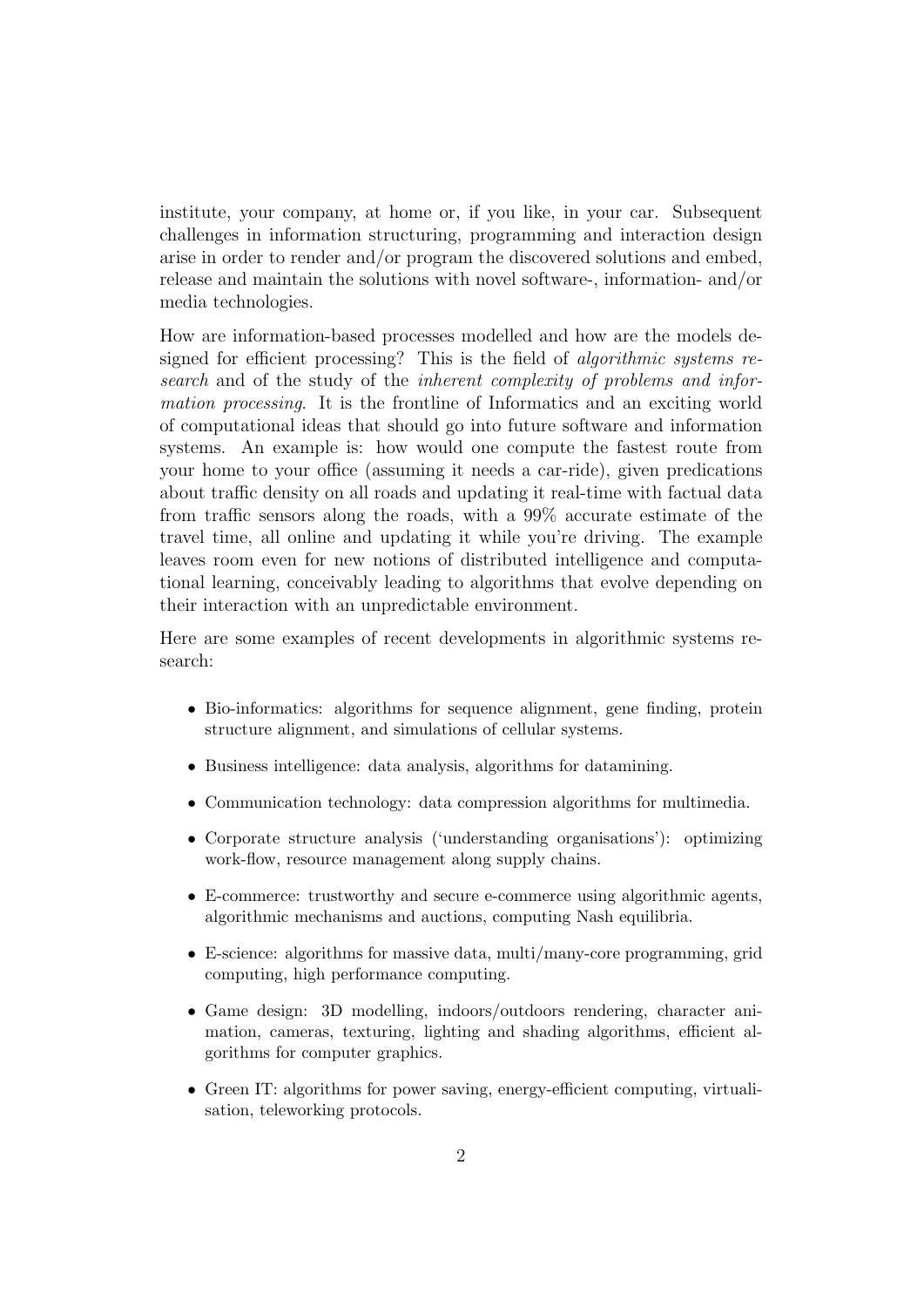- Logistics: bus- and railway schedules, airport planning, multi-modal transport planning, vehicle routing, navigation systems.
- Production: work planning and scheduling, algorithms for resource management, delivery planning.
- Security: enhancements in public key encryption standards, improvements on standing cryptographic protocols.
- Sensor networks: network structure analysis, distributed communication protocols for ad hoc networks, amorphous computing.
- Web science: modeling the World Wide Web, understanding power laws, principles of social networks.

Ingredients for algorithmic systems research are a solid understanding of the problem domain, a deep analysis of the structure of the problems at hand, an extensive range of algorithmic modeling techniques, programming and experimentation skills, and a superb understanding of the (desirable) powers of future computing systems.

An important question is of course: what will future computing systems look like and what will they be capable of? Most people agree that future computers will likely consist of many, autonomous components that interact, self-organize, learn and adapt to their environment. They will be always on and operate in an infrastructure ('cloud') that connects them to many other systems and services. It is also speculated that new and faster forms of computing may be gleaned from suitable phenomena in nature, e.g. from quantum mechanics or biomolecular science. The possible impact of quantum computing or molecular machines on the practice of algorithmic systems is an intriguing question.

### 2 Complexity Matters

My favorite way to describe computer science is to say that it is the study of algorithms. (D.E. Knuth, 1974)

Programs are the single most powerful modeling tool for science at large, hence algorithms and algorithm design are in the center of Informatics. The Department of Information and Computing Sciences in Utrecht has been very active and prominent in algorithmic systems research from its beginning in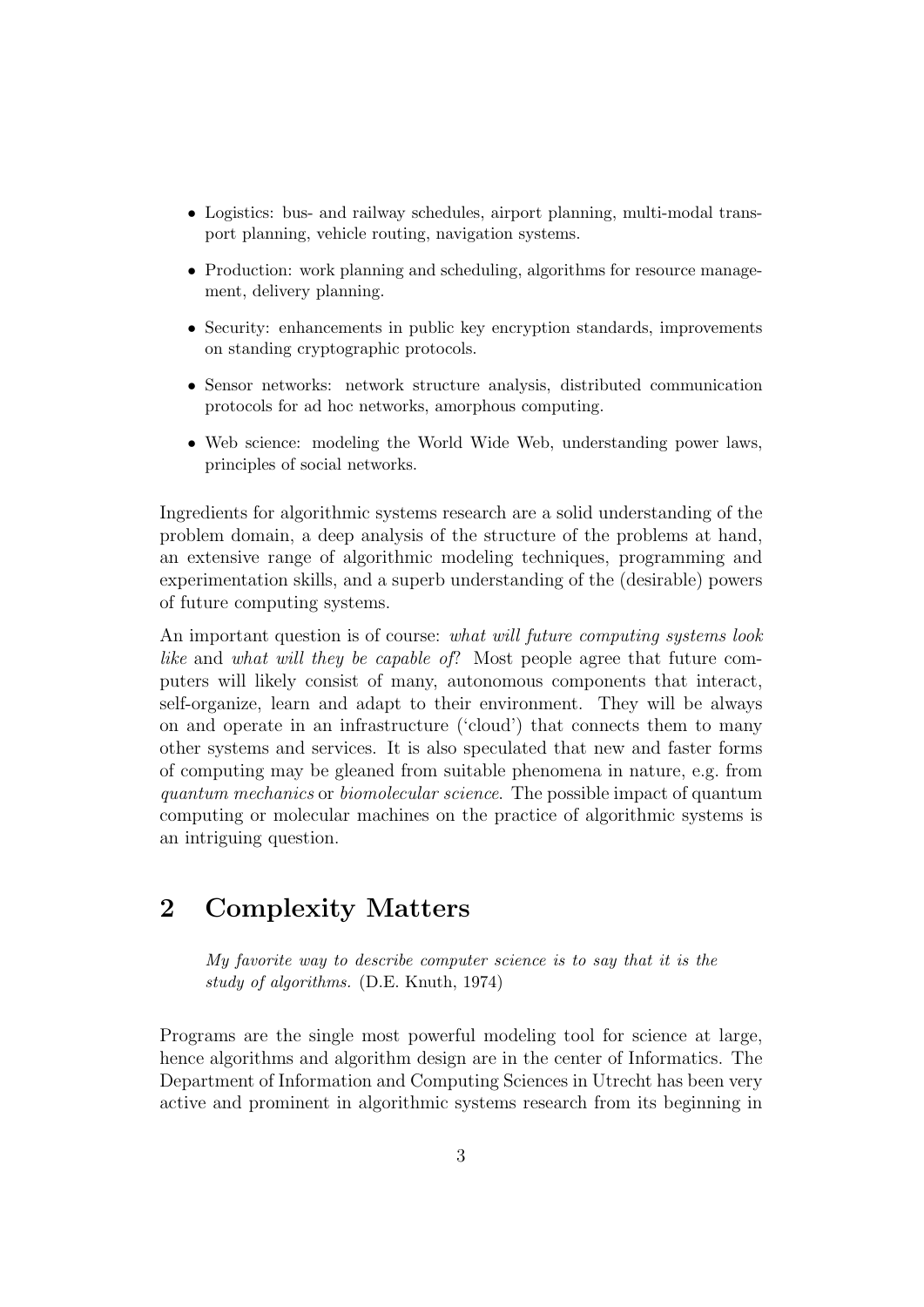1975 onward. In several chairs, research eventually aims at the design or the effective implementation of algorithms.

Algorithm design may seem easy, and sometimes it is, but in general it isn't. Problems often seem to resist an adequate modeling or even a complete algorithmic rendering of the essential processes that lie at their heart. This leads to the notion of complexity of problems and, likewise, of algorithms and computations, of programming, and of any system or organization that informaticians design. It has implied that the following questions are leading in our work:

- understanding complexity, and
- developing the concepts for dealing with it.

The extreme case in understanding complexity is that a problem can be algorithmically unsolvable. We give an example from the familiar field of data compression.

The main idea of data compression is that one has an original object  $x$  (e.g. a text string, a photo or a video-stream), and wants to compute a transformed image of x,  $A(x)$  such that  $A(x)$  has fewer bits than x. Clearly one also wants a feasible algorithm D such that  $D(A(x)) = x$ , i.e. such that  $A(x)$ can be decompressed back to the original  $x$ . The question now rises whether there could be a single algorithm which compresses all inputs optimally. Let's argue why such an algorithm cannot exist. Suppose we had an algorithm  $K$ such that  $K(x)$  is the smallest input-less program which outputs x. Think of  $K(x)$  as the smallest program that holds the compression of x and that decompresses it upon call.

**Proposition 1**  $K(x)$  is not a computable function, i.e. there does not exist a program that computes  $K(x)$  given x for all x.

**Proof:** Assume  $K(x)$  is computable by program  $\pi$  of size s. Let 1, ... be an enumeration of the infinitely many possible inputs x by increasing size, |x|. Now make a program  $\pi'$ that looks like this (we ignore the issue of a required standard programming framework here):

for  $i = 1$  to  $\infty$  do if  $|K(i)| > 10 \cdot s + 1000$  then output i and stop fi od.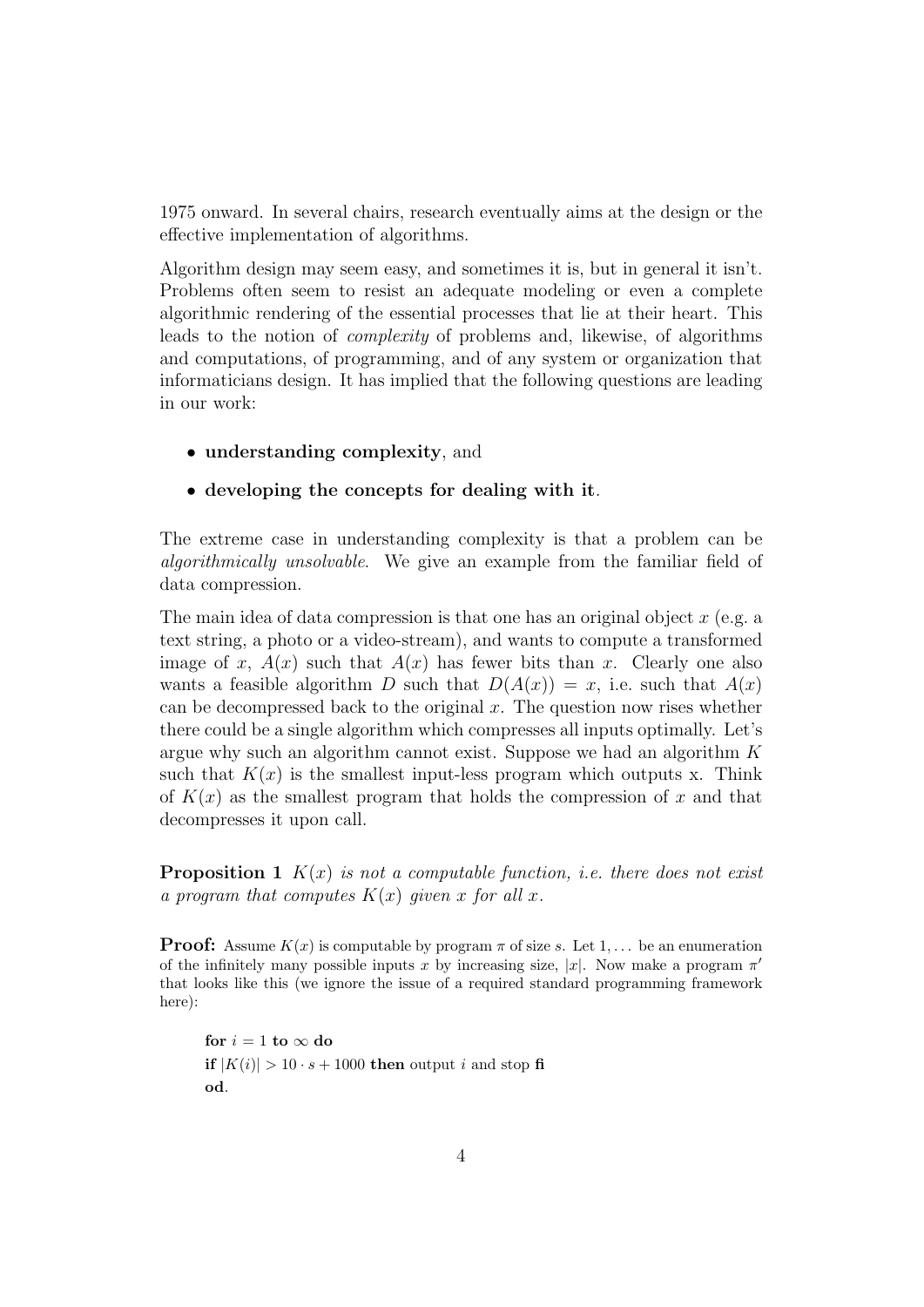This program halts, because there can be only finitely many different programs of any given size. It will output an i such that  $|K(i)| > 10 \cdot s + 1000$ .

Note that  $\pi'$  is a program that outputs i and is of size  $s + log(s) +$  some small constants, which is less than  $10 \cdot s + 1000$ . Thus  $\pi'$  is a program for i that is smaller than  $K(i)$ . This is a contradiction. Thus  $K(x)$  is not computable.

Thus a universal algorithm that compresses all inputs optimally does not exist. It implies that compression methods necessarily must be 'lossy' or not always optimal, especially for large inputs.

### 2.1 Challenges

The computational problems we study in Informatics are basically all finite but they can be so large that they can hardly be distinguished from infinite one's. The biggest challenge that we face in algorithm design is therefore: how to cope with the (very) large. Or to say it differently: how to solve a problem and how to stretch the limited capabilities of memory and processing power of a given machine in order to be able to solve problem instances of largest possible size within acceptable time bounds. We study this for many problems: in organizational systems, information networks, supply chains, transportation systems, security, and so on. In all these domains we try to figure out what the intrinsic problem complexities are and what the boundaries are of what is practically solvable by discrete algorithms. And in the process we develop algorithms that stand the test.

Computational problems are studied with the powers of contemporary computers and networks in mind. However, the ongoing evolution of computational systems is explicitly of interest as well. In Informatics, the future is often only a few years ahead. It thus pays to anticipate the new computational features in visionary models of computation and to think of the new algorithm designs needed. But, how to create, program and exploit these visionary systems? It often challenges the intuitions of computability theory known since the 1930's. Clearly we can't expect algorithmically unsolvable problems to suddenly become solvable by new hardware inventions, but computational limits may shift dramatically in practice.

Already for a number of years we study models of computation. The question is: what would be a good generic theory that enables one to demarcate the computational powers of new, future computing systems? Among the concrete systems we study at the moment are sensor-based systems: to understand their computational abilities requires a mix of geometry, graph theory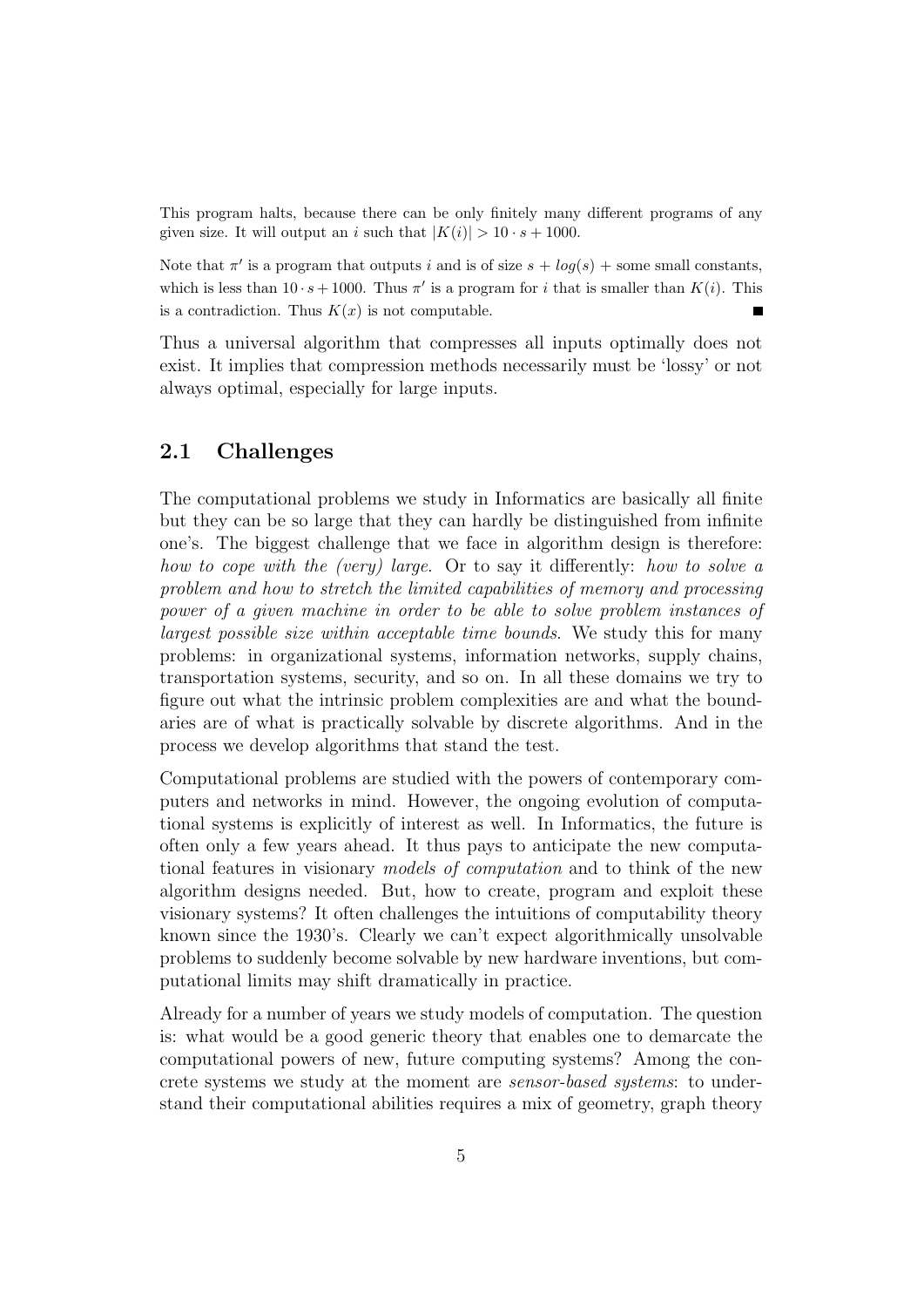and distributed computing. Also, as sensors typically are very small and have very small batteries, we run into a relatively new phenomenon: energy-aware computations, in which we must arrange for the sensors to compute as much as possible and as long as possible – as long as their batteries last. Easy problems can become hard if computations must be spread so the energy usage by the sensors gets balanced.

## 3 Algorithmic Modeling

At the heart of cell phones, airlines and airplanes, financial transactions, company management, publishing of any kind, the Internet and World Wide Web, industrial plant control and all other devices and processes that make today's world run, lie algorithms and data structures devised by computer scientists. (In: 'Why study computer science', ETH Zürich, 2007.)

Algorithms are solutions to problems. But how do we get from a problem to an acceptable solution or processing method? The answer is through algorithmic modeling and design, an important part of the development cycle of any system.

Algorithmic modeling is applied to a multitude of problems. Applications range from programming and game design to optimizing business processes. Algorithmic modeling applied to business processes is widely applied in domains like management science and operations research.

Algorithmic modeling uses a more or less standard approach consisting of the following phases:

- 1. model the problem,
- 2. determine the quality of the feasible solutions,
- 3. assess the quality of the algorithms to solve the model,
- 4. implement the solution of choice, and
- 5. integrate and/or scale the solution.

The result of this approach should be an effective, implemented (component of an) algorithmic system. Clearly there are feedback loops in the methodology: if no good algorithms are found in step 3, one may need to change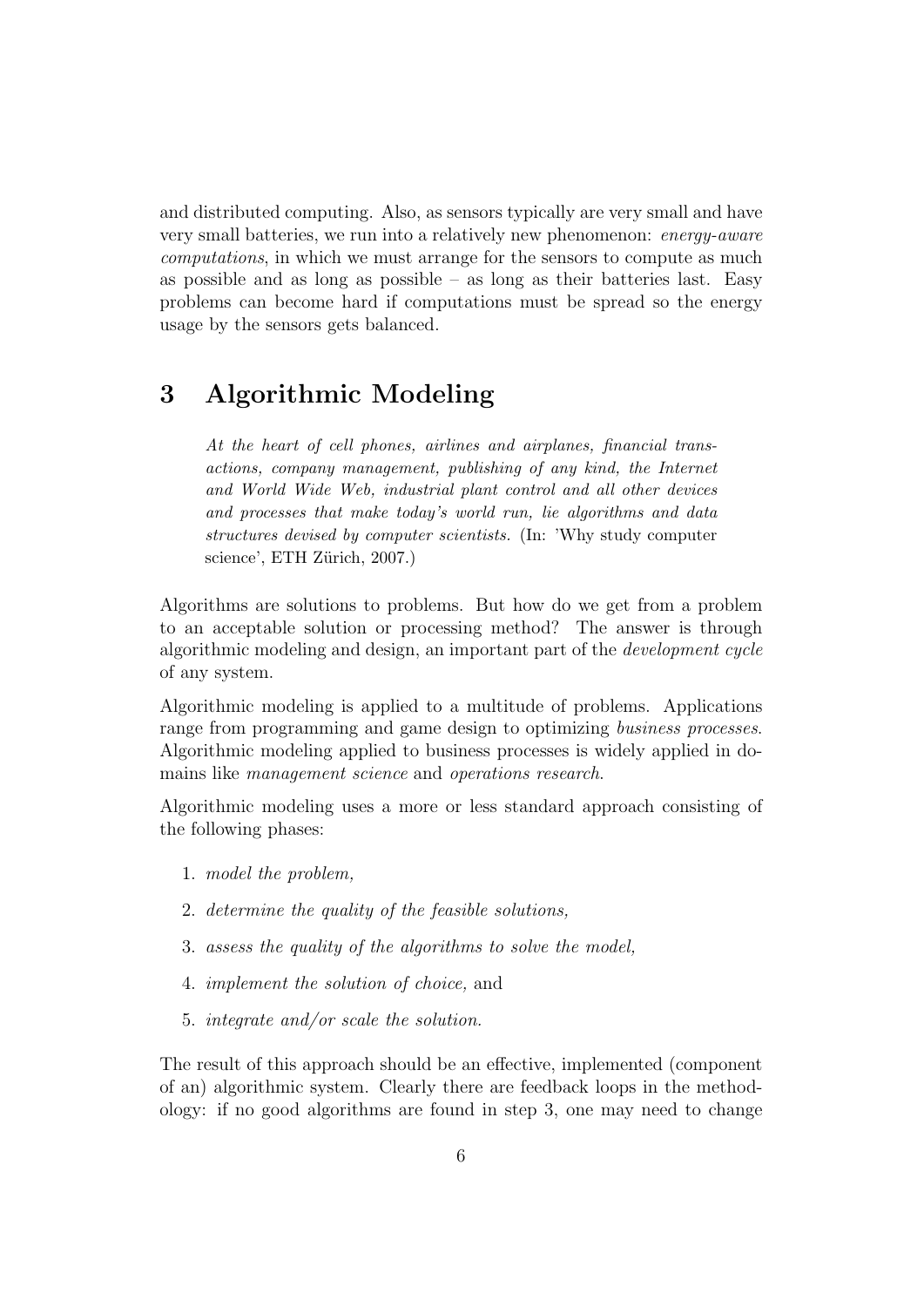the model (step 1) or relax the quality of the solutions considered acceptable (step 2).

Algorithmic systems is a prominent area of research world-wide. the results are applied in many disciplines worldwide. Many journals, conferences, workshops and international research projects are devoted to it, and Utrecht is a well-known center of it. Some examples of problem domains in algorithmic systems that are pursued in in Utrecht are the following:

- discovery of patterns in large data sets ('data mining'),
- complexity analysis of graphical models for probabilistic inference,
- distributed coordination of processes in ad-hoc mobile networks,
- combinatorial optimization e.g. in railway and airport planning,
- planning and scheduling of activities along product lines and supply chains,
- structural analysis of networks and design of network algorithms,
- optimal design of (large-scale) business processes, and
- computational techniques for the support of management decisions.

### 3.1 Techniques

Among the typical modeling tools of algorithmic design are: decomposition, dynamic programming, graphs and networks, greedy and heuristic algorithms, integer linear and nonlinear programming, local search, probabilistic algorithms, p-reduction, randomisation, transition systems, Petri nets, and transformations into applied logic frameworks. It is only a sample of the tools and techniques that are applied by the modern algorithmician.

Qualities of algorithms can be investigated by theoretical analysis, by experimentation, or by a combination of the two. In particular, experimental algorithm design is concerned both with the experimental evaluation and engineering of algorithms and with the invention of new algorithms that cannot be thought of just from existing theory. Clearly, the methodology of algorithmic modelling requires that, ideally, the qualities of algorithms are assessed in some way, by mathematical proof or otherwise.

We give a classical example of algorithmic modelling from the domain of scheduling. Scheduling always deals with tasks ('jobs') on the one hand and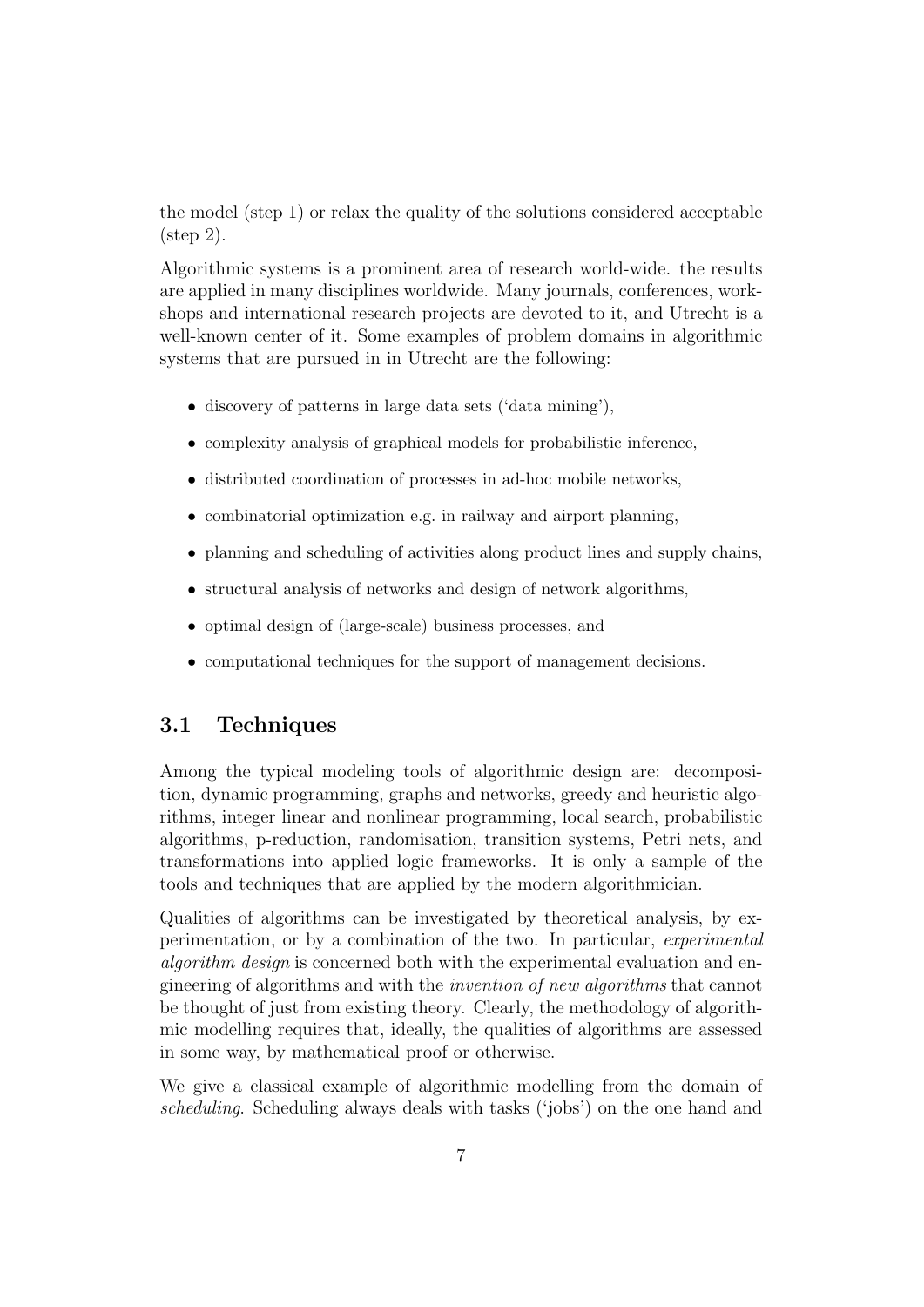agents ('machines') on the other. Can one compute schedules with minimum makespan, i.e. in which the latest completion time of any job is smallest? When modeling a scheduling problem one must take many aspects into account:

- the properties of the jobs. This involves e.g. their processing time, release time, deadline, and priority or weight.
- the properties of the machines. One may assume e.g. identical machines or unrelated machines, in which case jobs may take a different processing time on different machines. Typically, all machines are active in in parallel.
- the properties of the processing. One may consider several constraints, e.g. precedence constraints, allowed waiting times, penalties for delays (lateness), whether or not pre-emption is allowed, or whether we consider on-line or offline scheduling.
- the objective of the scheduling. Usually one looks for a schedule of minimum cost, whatever the cost criterion is.

Consider m machines and n jobs with respective processing times  $p_1, \ldots, p_n$  $\in \mathbb{N}_+$ . We assume that the jobs are given in a linear list, which is equivalent to assuming that the n jobs arrive in an on-line manner with no special ordering of their processing times. All machines are equivalent and pre-emptions are not allowed. The question is whether there exists a good algorithm for minimum makespan scheduling. We look at a simple algorithm called *list* scheduling.

#### List scheduling

while the list is not empty do begin

- take the next job from the head of the list and delete it from the list
- assign the job to the machine with the least amount of work assigned to it so far

#### end

return the schedule so obtained.

The list scheduling algorithm is easy to implement and efficient, by keeping track of the workload of the machines in a heap. Let the performance ratio of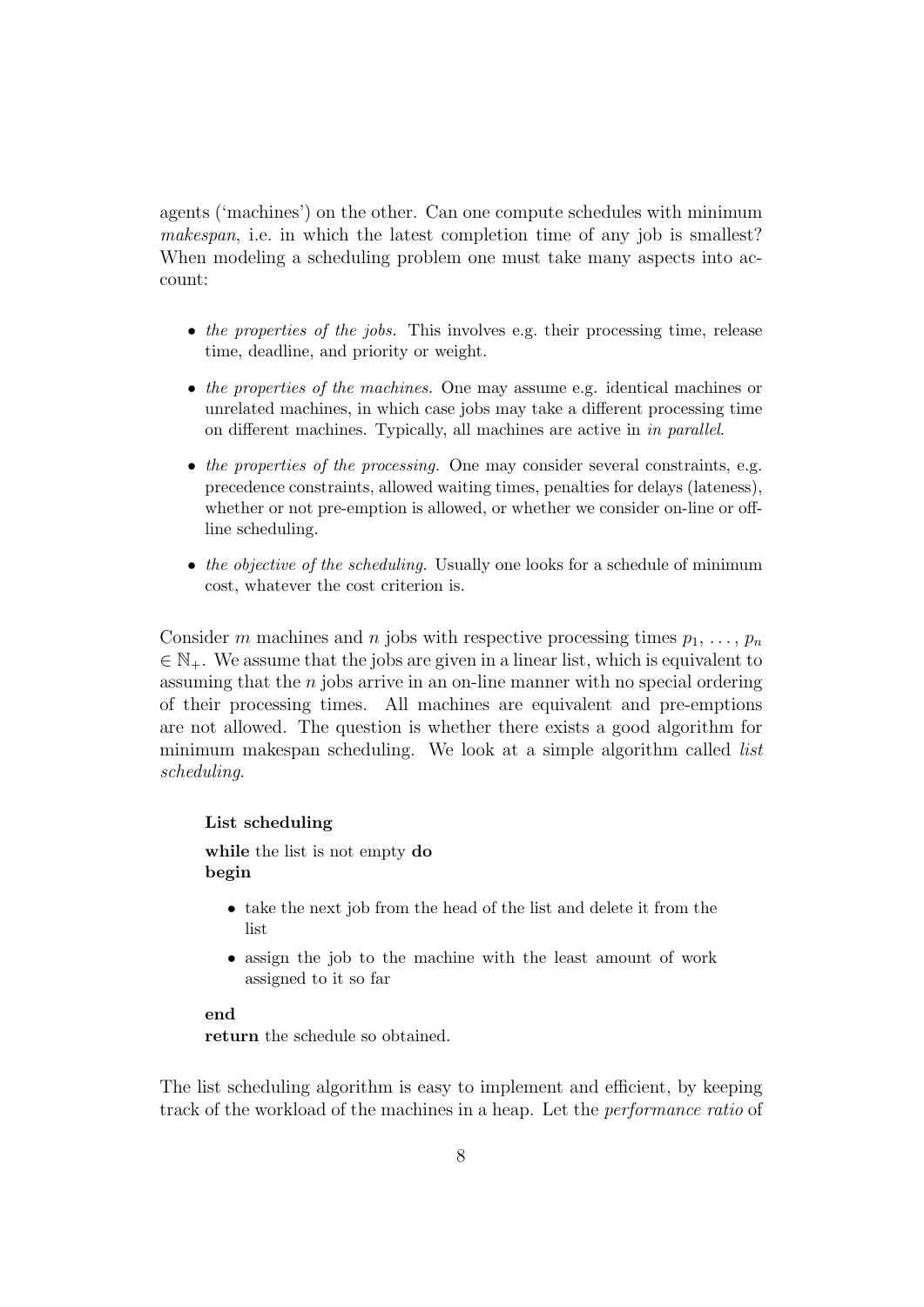an algorithm be the multiplicative factor that indicates how far the output of the algorithm is guaranteed to be close to the optimal solution. Performance ratios are a simple measure for comparing algorithms that do not always produce optimal solutions.

#### **Proposition 2** List scheduling achieves a performance ratio  $\leq 2 - \frac{1}{n}$  $\frac{1}{m}$ .

**Proof:** Let  $W = \sum_{i=1}^{n} p_i$  be the sum of all processing times to be accommodated. We know that the total processing time available in an optimal schedule on the machines is  $m \cdot OPT$ . So,  $OPT \geq \frac{W}{m}$ . Moreover,  $OPT \geq p_k$  for every k. Let A be the makespan of the schedule produced by the algorithm. By definition there must be a job  $k$ , with processing time  $p_k$ , that ends at the makespan time. No machine can end its task before  $A - p_k$ , because then job k would have been scheduled on that machine, thus reducing the makespan. So all machines are busy from time 0 through  $A - p_k$ . Consequently,  $W \geq m \cdot (A - p_k) + p_k$  and thus

$$
A \le \frac{W}{m} + \frac{m-1}{m} p_k \le OPT + (1 - \frac{1}{m}) OPT = (2 - \frac{1}{m}) OPT.
$$

П

List scheduling can do badly if long jobs at the end of the list spoil an even division of processing times. The performance ratio is the best in worst case. Interestingly, if all jobs are known in advance and sorted in order of decreasing processing times:  $p_1 \geq p_2 \geq \ldots \geq p_n$  ('largest processing time first'), then the provable performance ratio of list scheduling improves to  $\frac{4}{3} - \frac{1}{3r}$  $\frac{1}{3m}$ . These results were already proved by R.L. Graham in the 1960's.

The always returning question in algorithmic modelling is: can one do better? It is known that for minimum makespan scheduling every smaller performance ratio  $1 + \epsilon$  with  $\epsilon > 0$  can be achieved, provided one is willing to allow an algorithm of greater complexity, with a running time of  $\mathcal{O}(n^k)$  for some  $k = k(\frac{1}{\epsilon})$  $\frac{1}{\epsilon}$ ). Of course, one could enumerate all possible schedules and pick the best one: this guarantees an optimal solution but enumerative algorithms tend to become exceedingly time-consuming as  $n$  grows large. The fascinating aspect of algorithmic modelling is that almost all problems that one encounters are computationally complex when one wants to solve them exactly.

Take the jobs to be 'flights' and the machines to be 'gates' at an airport, and suddenly the abstract scheduling problem turns into a very realistic problem in airport planning. Many details must be added to model the gate assignment problem and various related transportation problems. Computing a good schedule for the gate assignments of the hundreds of flights that arrive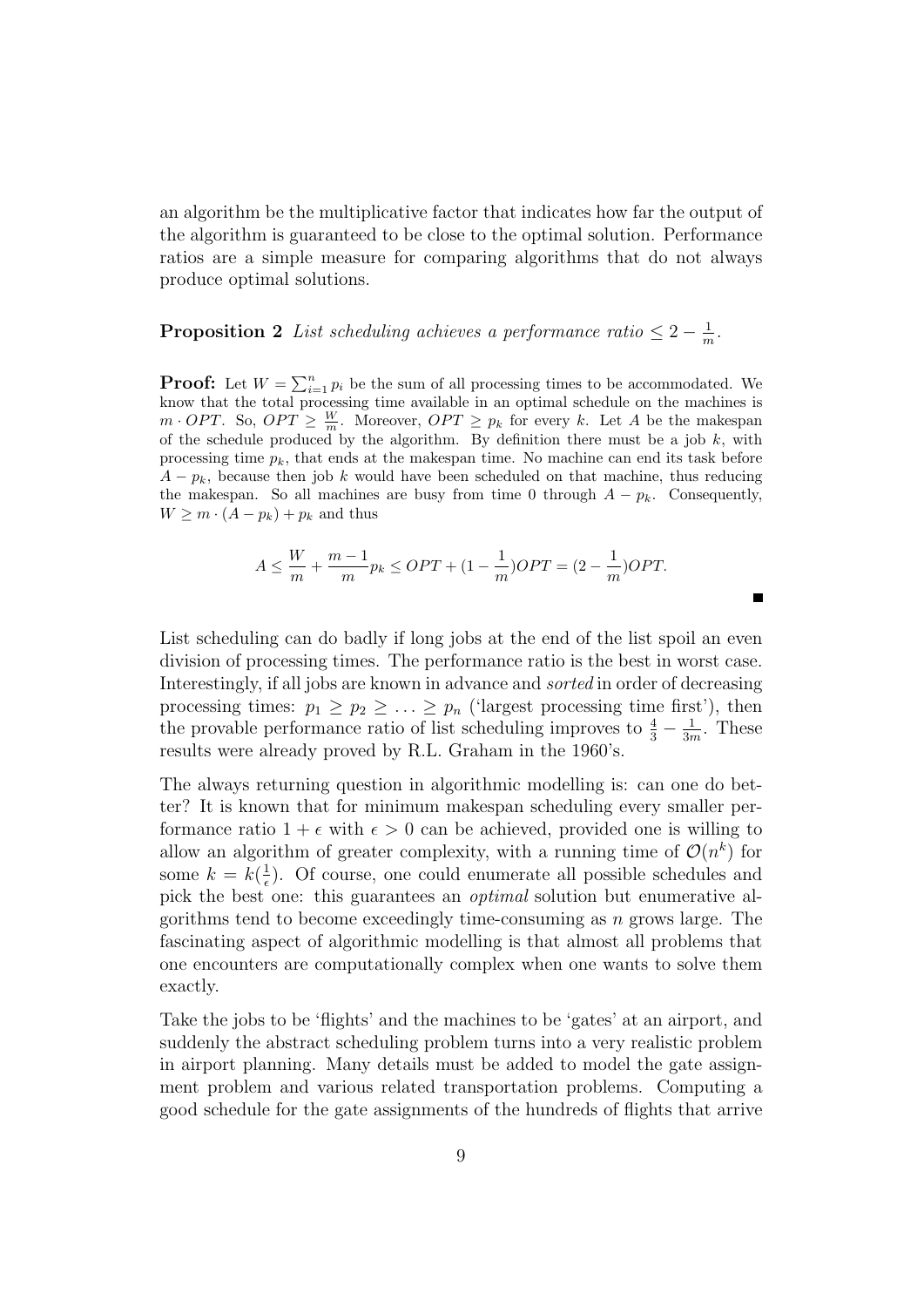and depart daily at a large international airport may take in the order of hours, and a large effort also if flights get delayed and a precomputed schedule must be computed again, maybe even from scratch. In recent research by one of our PhD students a new and integrated approach to gate and bus planning was found, in which a robust scheduling algorithm was developed that cuts the needed computing time to less than 15 minutes.

Many problems in algorithmic modelling derive from the need to make better decisions in complex situations in which many information streams must be managed and resources are limited.

### 4 Concepts and Theories

Solving a problem is a triumph over the unknown. (In: P.G. Csicery, 'N is a Number: Portrait of Paul Erdös', documentary, 1993.)

What are the right concepts to understand computational problems, and why do certain algorithmic techniques work well for some problems but not for others? These questions are of great importance in computer science, but in general we have hardly scratched the surface in solving them. We illustrate this with a well-known example, the P-versus-NP question, which appears to be at the heart of many computationally complex problems.

It is nowadays accepted that feasible computations on problem instances  $x$  ideally are polynomially bounded, i.e. have a time complexity bounded by  $p(|x|)$  where p is some polynomial and |x| is the problem size (in bits). Consider yes/no-problems. Let P be the class of yes/no-problems that can be solved (answered) by a polynomial time-bounded algorithm, the ideal class. Instead of 'computing' answers, we may prefer to 'verify' them.

**Definition 3** An algorithm  $A(x, \cdot)$  is a polynomial-time verifier for a yes/noproblem  $D$  if there exist polynomials  $p, q$  such that for all problem instances x of  $D:$ 

- $A(x, y)$  runs in time bounded by  $p(|x)$  for all inputs y with  $|y| \leq q(|X|)$ .
- if the answer to x is 'yes', then there must be a proof input y with  $|y| \leq q(|X|)$ such that  $A(x, y)$  outputs 'yes'.
- if the answer to x is 'no', then for all inputs y with  $|y| \le q(|X|) A(x,y)$ outputs 'no'.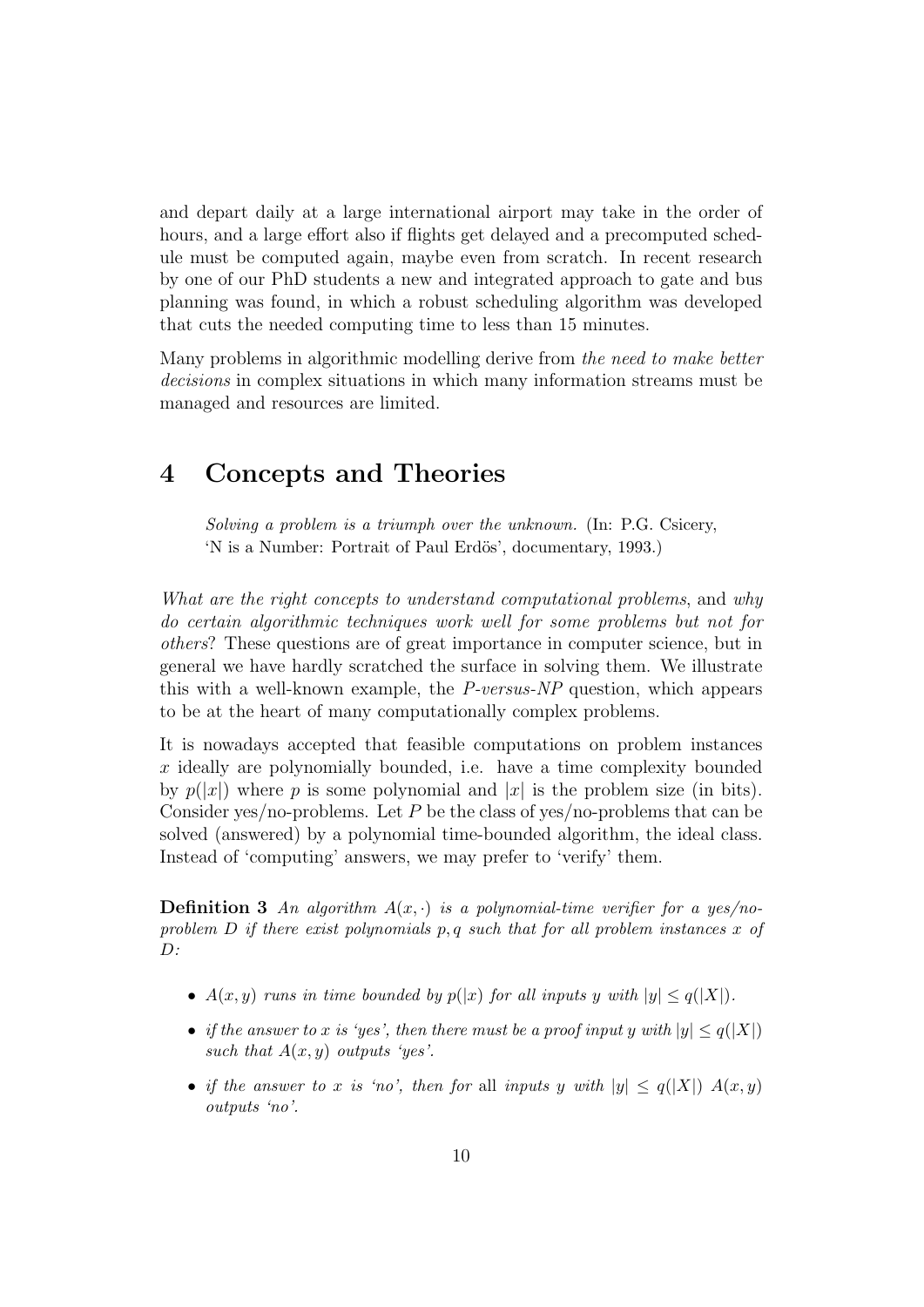For many problems (e.g. 'is there a schedule with makespan  $\leq C'$ ) it seems to be much easier to 'verify' a proposed solution than to compute one. This is precisely captured by the notion of a polynomial-time verifier: it can verify 'proofs' quickly (read: in polynomial time), but no statement is made about how to find proofs that can certify a 'yes'-answer quickly. Can it? Let NP be the class of yes/no-problems that have polynomial-time verifiers. Clearly we have  $P \subseteq NP$ . A main open question in computer science is:

is 
$$
P = NP
$$
?

Or to phrase it differently: do all problems that have a polynomial-time verifier, also have a polynomial-time solver? The problem is open for at least 37 years and still is, although there are continuing attempts to solve it.

It should be realized that many yes/no-problems are in  $NP$ . For example, consider networks  $G = \langle V, E \rangle$  and call a subset  $S \subseteq V$  *independent* in G if no two nodes of S are connected by an edge in E. The problem  $D =$ 'does G have an independent set of size  $\geq k$ ' can easily be seen to have a polynomial-time verifier and thus belongs to NP. But no one until now has been able to prove that  $D \in P$ .

Problem D is only one of many problems in practice with this same property, although harder problems, i.e. problems that are not even in NP, occur as well. Theoretically, concepts of problem reduction have been devised that can be used to show that many problems in NP are NP-hard: if one succeeds in proving that one of them is in  $P$ , then all of them are and  $P = NP$ . D is NP-hard. Another well-known example is the traveling salesman problem. Although we have stated the concepts for yes/no-problems, very similar concepts and conclusions hold for NP-optimization problems.

#### 4.1 Approaches

How to solve hard problems? As there is no fixed recipe, theories are developing that aim at solving problems of all sorts. NP-hard problems are well-known and notorious because until now they have resisted any attempt to solve them by means of simple and efficiently scalable (read: polynomialtime) algorithms. Algorithm designers in the 1950's and 1960's already tackled these problems by so-called exact algorithms, necessarily exponential ones at that, which was realized already in these early days of complexity theory. Currently, in our group in Utrecht and at a few other places, the design of exact algorithms is fully back on the the agenda. This has already led to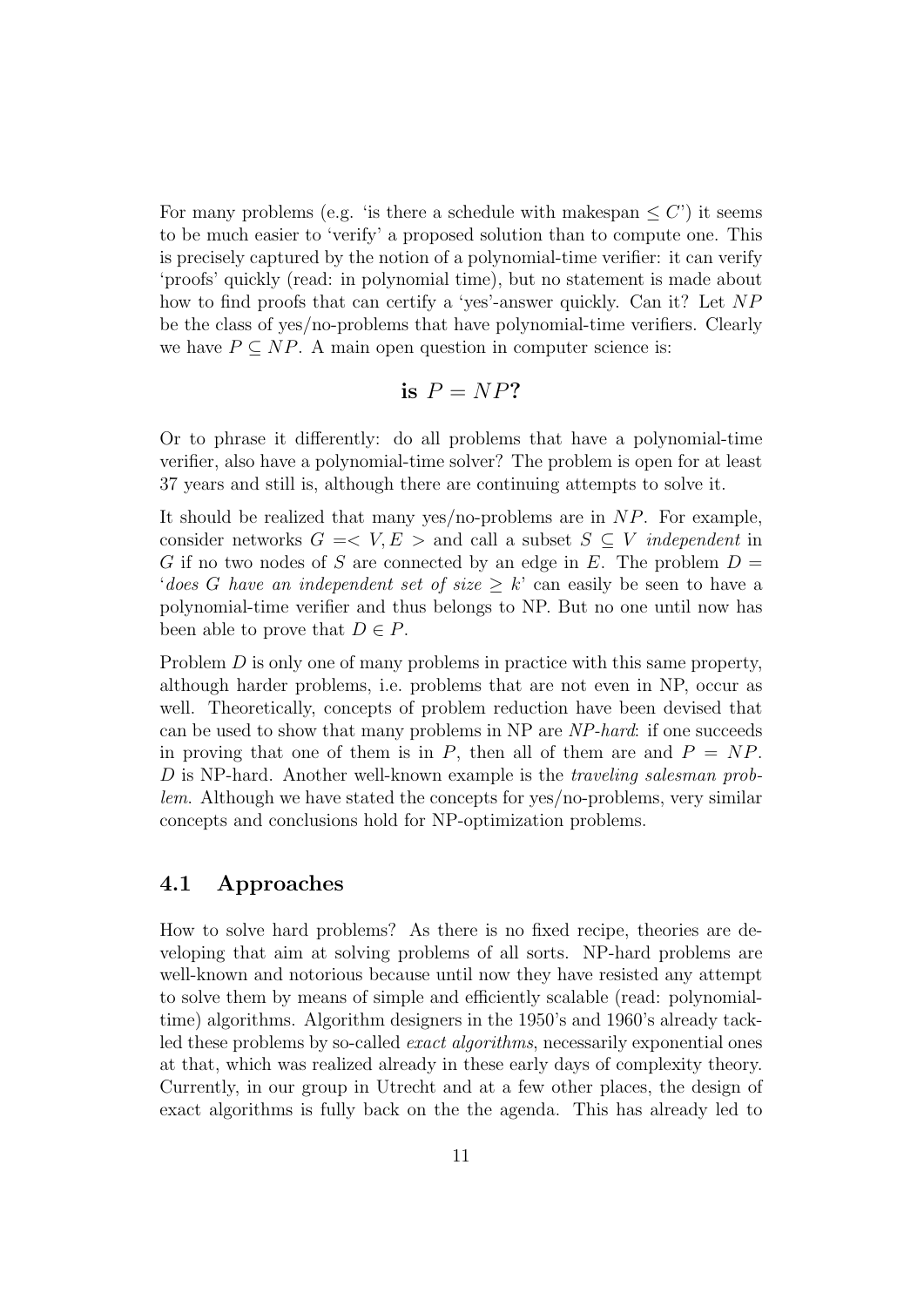a considerable number of publications on moderately exponential-time algorithms.

Another popular approach to attack NP-hard problems is not to solve them exactly but to compute approximate answers for them using so-called approximation algorithms with 'small performance ratio'. We already saw an example, namely the list scheduling algorithm for minimum makespan scheduling. Algorithms of this kind may not be easy to find but can be very useful, especially when combined with other techniques e.g. randomisation. The right concepts to understand approximation complexity are far from settled. In recent research we have uncovered various new types of approximation schemes, and we are now in the process of figuring out what their algorithmic possibilities are.

How do 'hard problems' arise in algorithmic modeling? We give a classical example from the research on sensor networks. A sensor can be modelled by a point and a circular range, thus a disk in the plane. Assuming we have a set  $C$  of identical sensors planted in the plane, what is the largest possible set of non-interfering sensors in  $C$ ? To solve it, we model  $C$  by a unit disk graph, with the disks in the plane as nodes and an edge between two nodes if their disks intersect.

The problem we posed now translates to a familiar form: given a unit disk graph  $G$ , compute a maximum independent set in  $G!$ . We discussed the independent set problem earlier. In a precise sense, the optimization version is NP-hard in its class, even for the case of unit disk graphs. Until we know better, we're faced with the difficulty of finding an efficient and scalable algorithm for it. By exhaustive enumeration one can solve the problem exactly, but this quickly becomes infeasible as the number of sensors becomes large, which it is in practice. However, one can show again that the problem has an efficient approximation algorithm for any desired performance ratio, no matter how close to 1 we want it to be.

**Proposition 4** Given any fixed  $\epsilon > 0$ , there is a polynomial time approximation algorithm for the maximum independent set problem on unit disk graphs ('sensor networks') that achieves a performance ratio of at least  $1-\epsilon$ .

**Proof:** We begin by putting a suitable grid over the plane. For some integer  $p > 0$  and  $0 \le i, j \le p-1$ , let  $R_{i,j}$  be the grid with horizontal lines at  $y \equiv j \pmod{p}$  and vertical lines at  $x \equiv i \pmod{p}$ . Let G be a unit disk graph of n nodes and let OPT be a maximum independent set of disks in G. Given a  $R_{i,j}$ , a disk can intersect at most one horizontal and at most one vertical grid line because lines are at  $p$  units distance. In fact, for any fixed j, a disk will intersect a vertical line of precisely one the  $R_{i,j}$  when we shift from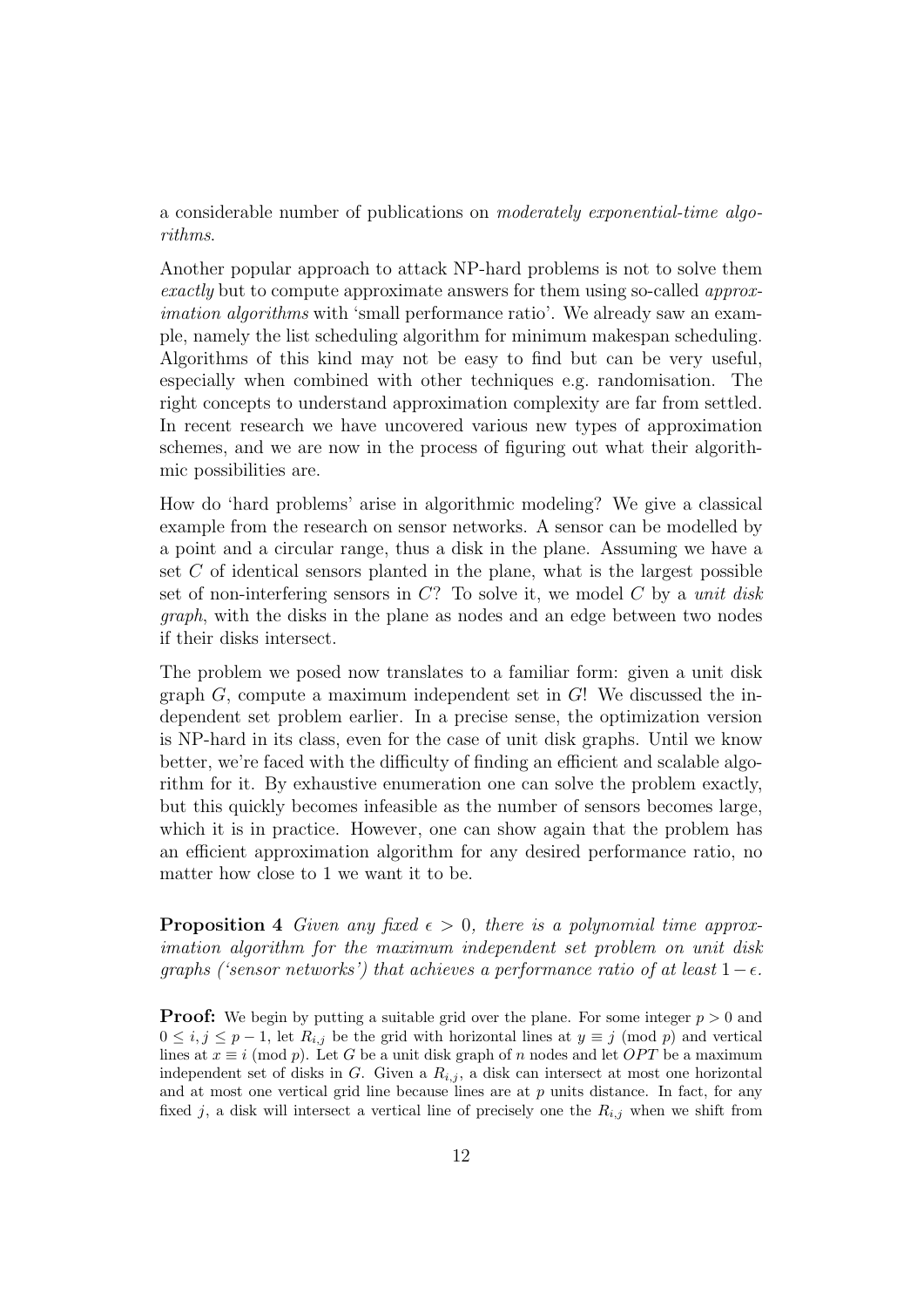$i = 0$  to  $i = p - 1$ . Thus, for some j there must be a grid  $R_{i',j}$  of which the vertical lines intersect at most  $\left|OPT\right/p$  disks. By shifting vertically, one can find a j' such that the horizontal lines of  $R_{i',j}$  intersect at most  $|OPT|/p$  disks as well. Suppose we knew i' and j'. Consider  $R_{i',j'}$  and eliminate all disks that intersect a horizontal or vertical grid line of  $R_{i',j'}$ . (The case in which disks precisely touch horizontal and/or vertical grid lines can be taken into account as well.)

The first observation is that this process leaves us with a set of disks of which at least  $(1 - \frac{2}{p})$ |OPT| disks are independent. The second observation is that the remaining disks are all located *inside* the  $p \times p$  cells of the grid. Thus any independent set in the remaining set must consist of pieces that are each fully contained within a cell. The size of an independent set in a single cell will be bounded by the packing number of unit disks in a  $p \times p$  square, which is  $\leq p^2$ . Thus, viewing p as a constant and by exhaustively enumerating all subsets of up to  $p^2$  disks, one can find a maximum independent set within each occupied cell in constant time. As there are at most  $n$  occupied cells, we obtain an independent set of the original unit disk graph of size  $\geq (1 - \frac{2}{p})|OPT|$  efficiently. Choosing  $p = \lceil \frac{2}{\epsilon} \rceil$  we seem to obtain the result we want.

The difficulty of course is that we do not know  $OPT$  and thus neither i' nor j' beforehand. But note that there are only  $p^2$ , i.e. constantly many different grids. Thus, by carrying out the computation we outlined above for every  $R_{i,j}$  and taking the *largest* of the independent sets we obtain for them, we definitely include the hideous grid  $R_{i',j'}$  and obtain a result with at least  $(1 - \frac{2}{p})$  | OPT | disks, by an extra factor of  $p^2$  in computation time. Note that the approximation algorithm remains polynomial time-bounded for fixed  $\epsilon$ , but the polynomial will quickly become worse as a time-bound when  $\epsilon$  becomes small.

Optimization problems on models of sensor networks are actively studied in the Center for Algorithmic Systems.

### 5 Conclusion

Computer science is having a revolutionary impact on scientific research and discovery. ... it is nearly impossible to do scholarly research in any scientific or engineering discipline without an ability to think computationally. (J.M. Wing, 2006)

Informatics is a way of exploring the natural and man-made world with the help of computers. It is only a small step to say that it is a way of exploring the world with the help of algorithms. We increasingly see algorithm design spreading out in all science domains, as a most powerful method for modeling and simulation. Chazelle even called algorithms the most disruptive scientific development since quantum mechanics. Is this so? Fact is that the strong societal need for ICT causes the science of Informatics to branch out to any